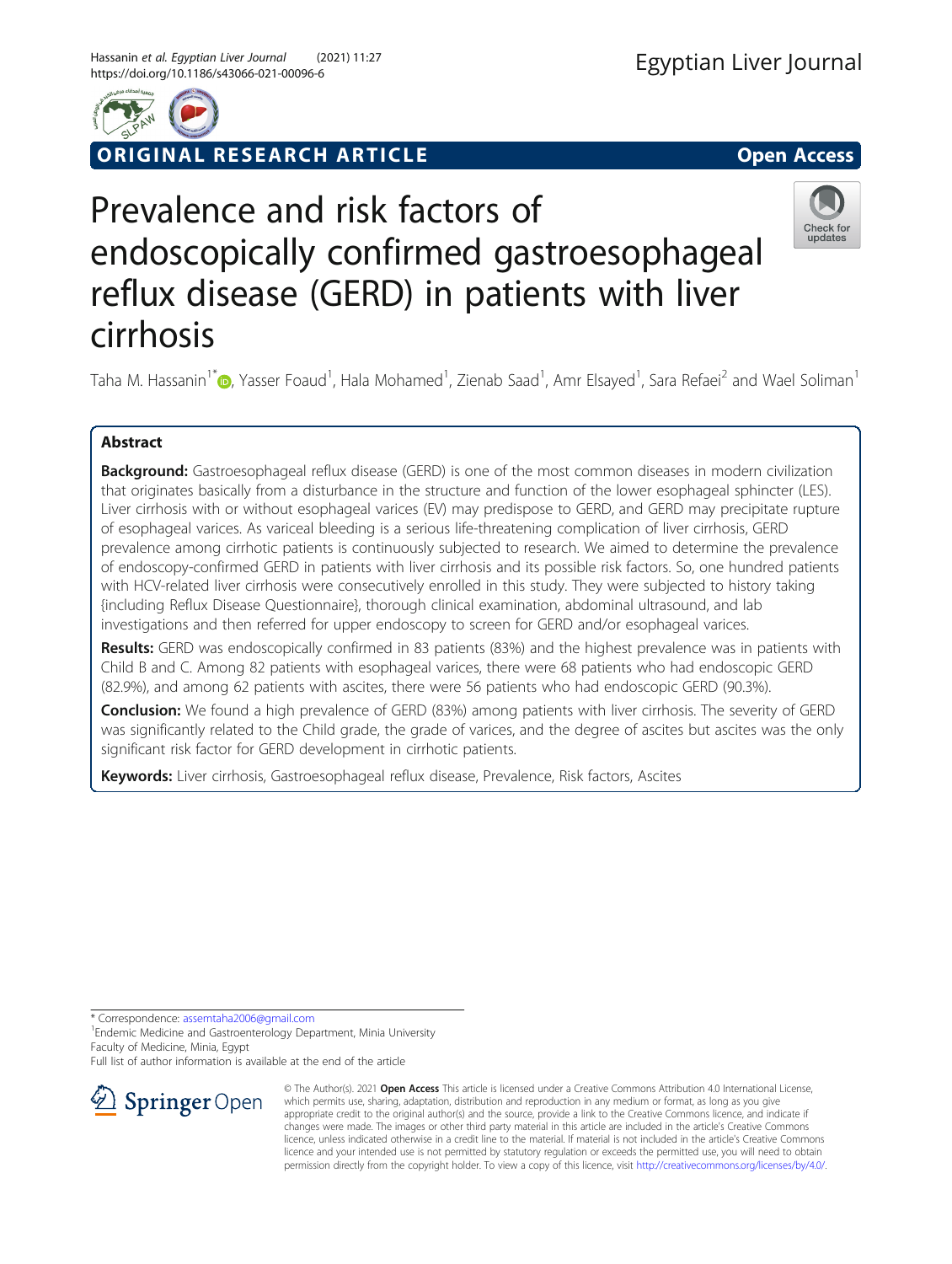# Main points

- 1- Endoscopically confirmed GERD is highly prevalent among cirrhotic patients (83%).
- 2- Ascites, Child grade, and esophageal varices grade were significantly related to the grade of GERD in cirrhotic patients.
- 3- Ascites was the only independent predictor for presence of GERD, and it correlates significantly with the presence of GERD and the severity of **GERD.**
- 4- Accordingly, cirrhotic patients should be advised to do upper endoscopy to screen for GERD; otherwise, physician should empirically treat cirrhotic patients as GERD especially if they are symptomatic.

# **Background**

Gastroesophageal reflux disease (GERD) is one of the most common diseases in modern civilization, which greatly affects people's health and quality of life [\[1](#page-5-0)]. GERD originates from a disturbance in the structure and function of the lower esophageal sphincter (LES). Disturbed esophageal motility in addition to weak LES can cause regurgitation of gastric and/or duodenal contents into the esophagus [[2\]](#page-5-0). Many factors are involved in the GERD pathophysiology including prolonged lower esophageal sphincter relaxation, presence of hiatus hernia, low basal LES pressure, delayed esophageal clearance, and delayed gastric emptying [[3](#page-5-0), [4](#page-5-0)]. In Egypt, liver cirrhosis is a major health problem owing to high prevalence of HCV infection [\[5](#page-5-0)]. Liver cirrhosis with or without esophageal varices was found to decrease the LES pressure, worsen the esophageal motility, delay the esophageal clearance, and delay the gastric emptying and eventually lead to reflux [[6](#page-5-0)–[8](#page-5-0)]. Some studies reported high incidence of GERD in patients with liver cirrhosis (65%) [[9,](#page-5-0) [10](#page-5-0)], while others reported a lower percentage (33%) [\[6](#page-5-0)]. Moreover, asymptomatic GERD was found to be common in patients with liver failure [\[11\]](#page-5-0). The highest prevalence of GERD was found among patients with Child B and C liver cirrhosis with positive relationship between the severity of liver damage and GERD [[12](#page-5-0)]. A significant relationship between ascites and GERD was reported as ascites increases the intra-abdominal pressure, compressing the stomach and its contents, and this may alter the anatomic anti-reflux measures naturally occurring against reflux [[11](#page-5-0), [12\]](#page-5-0), and reflux symptoms tend to decrease when intra-abdominal pressure was reduced by paracentesis [[13](#page-5-0)]. Esophageal varices—independent of liver cirrhosis lead to LES dysfunction, which make the stomach contents reflux easily, and also EV lead to delay in esophageal clearance, which increases the contact time of acid reflux with the esophageal mucosa  $[8, 14]$  $[8, 14]$  $[8, 14]$  $[8, 14]$ . On the other hand, GERD may be a risk factor for esophageal varices bleeding as the increased contact time between acid reflux and EV may lead to erosion of the esophageal mucosa and increase the risk of variceal rupture  $[15-17]$  $[15-17]$  $[15-17]$  $[15-17]$ . This study was designed to evaluate the prevalence of endoscopy confirmed GERD in patients with liver cirrhosis and its possible risk factors.

#### Methods

The present study included 148 patients with HCVrelated liver cirrhosis. They were consecutively enrolled from those attending the liver cirrhosis clinic at Minia University Hospital for regular medical follow-up. Only 100 patients completed the study (48 patients refused to participate in the study or refused to do endoscopy). Patients with other systemic diseases like systemic sclerosis, diabetes mellitus, hypertension or neuromuscular disorders, alcohol abusers, and chronic users of drugs that influence esophageal motility like calcium channel blockers, theophylline, or nitrates were excluded from the study. Patients included in the study were subjected to history taking {including Reflux disease questionnaire [[18\]](#page-6-0), emphasizing on typical GERD symptoms, such as heartburn and/or acid regurgitation}, thorough clinical examination, abdominal ultrasound, and lab investigations and then referred for upper endoscopy to screen for GERD and/or esophageal varices. All patients had blood drawn for routine investigations including liver function tests using an OLYMPUS automatic biochemical analyzer (OLYMPUS-AU640). The diagnosis of liver cirrhosis was based on clinical examination, laboratory findings, and ultrasonographic study, while its severity was assessed by Child-Turcotte-Pugh scoring system [[19\]](#page-6-0). Ascites was classified as mild, moderate, or marked according to clinical and ultrasonographic criteria [\[20](#page-6-0)].

#### Upper gastrointestinal endoscopy

All patients underwent upper gastrointestinal endoscopy (Olympus XQ260; Olympus, Japan). GERD was classified according to Los Angeles Classification into grade A mucosal erosion < 5 mm, which does not extend between the tops of two mucosal folds; grade B—mucosal erosion > 5mm, but does not extend between the tops of two mucosal folds; grade C—confluent erosion that is continuous between the tops of two or more mucosal folds but involves < 75% of the esophageal circumference; and grade D—confluent and circumferential erosion that involves 75% or more of the esophageal circumference [[21](#page-6-0)]. Esophageal varices were classified into grade 1 (small), straight small caliber varices; grade 2 (medium), moderately enlarged, beady varices covering less than one third of the lumen; and grade 3 (large), markedly enlarged, nodular or tumor-shaped varices occupying more than one third of the lumen [\[22\]](#page-6-0). Esophageal varices and GERD grading were evaluated by 2 senior endoscopists.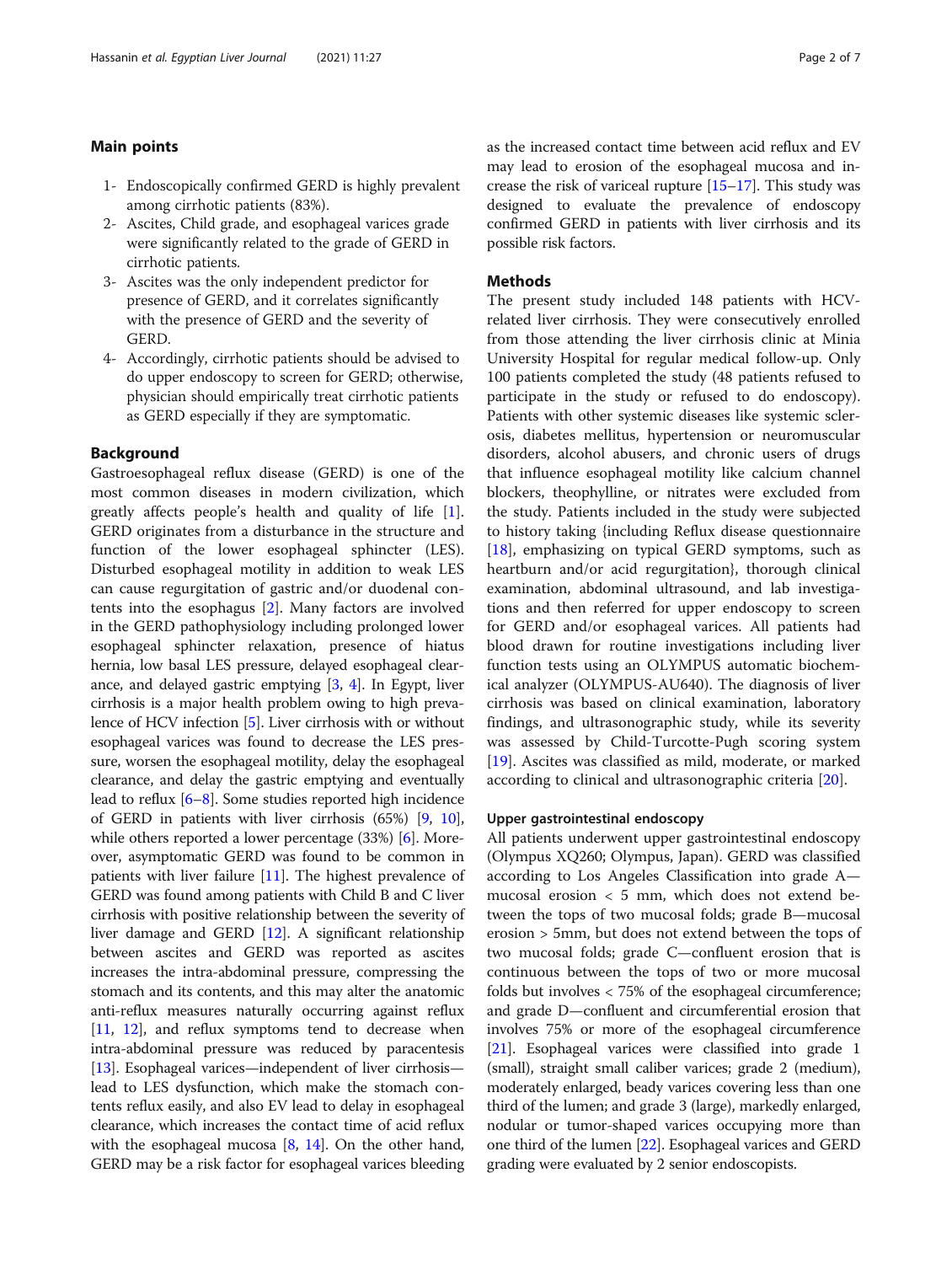# Statistical analysis

The collected data were coded, tabulated, and statistically analyzed using SPSS program (Statistical Package for Social Sciences) software version 23. Descriptive statistics were done for parametric quantitative data by mean, standard deviation. Categorical variables were given as number and percentages and chi-square test and Fisher's exact test were used for comparison between categorical variables. Multivariate logistic regression analysis model was performed using endoscopic GERD as a dependent variable. P value  $\leq 0.05$  was considered significant.

#### Results

A total of 100 patients who met the inclusion criteria were included in this study. Sixty-eight were males and thirty-two were females, with a mean age of  $57.2 \pm 7.9$ years (range, 41–72 years). Seventy-one patients were above 50 years old. According to Child-Pough scoring system, 36 patients were Child A; 41 patients Child B; and 23 patients Child C. Typical symptoms of GERD (heart burn and regurgitation) were present in 42 patients, while GERD was endoscopically confirmed in 83 of patients. Ascites was present in 62 patients while esophageal varices were present in 82 patients (Table 1). The present study showed a significant relation between typical GERD symptoms and Child grades ( $P < 0.05$ ), but there was no significant relation between typical symptoms of GERD and grades of ascites or grades of GERD  $(P \le 0.06, P \le 0.07,$  respectively) (Table [2\)](#page-3-0). There was no significant relation between the mere presence of varices and presence of endoscopically confirmed GERD (Table [3](#page-3-0)). However, there was significant relationship between the grade of GERD and the grade of varices  $(P<0.0001)$  (Table [4](#page-4-0)). Regarding to ascites, there was significant relationship between the mere presence of ascites and endoscopic GERD  $(P < 0.001)$  (Table [5](#page-4-0)), and significant relationship between grade of ascites and grade GERD  $(P < 0.0001)$  as shown in Table [4](#page-4-0). Multivariate analysis model further showed that only ascites was the independently predictor for presence of GERD [OR (95% CI) 1.22  $(0.429-1.799)$  { $p < 0.01$ }] (Table [6](#page-5-0)).

# **Discussion**

A total of 100 cirrhotic patients were endoscopically assessed according to Los Angelos classification, and GERD with its variable grades was detected in 83 patients (83%). Some researchers reported GERD prevalence among liver cirrhosis patients to be as high as 65% [[9,](#page-5-0) [10\]](#page-5-0). But lower percentage was reported by other researchers: 33% [\[6](#page-5-0)] and 43% [\[11](#page-5-0)]. The higher prevalence in our study (83%) may be explained by the fact that our patients had more advanced liver cirrhosis as most of them had esophageal varices (82%) and ascites (62%),

| Table 1 Demographic data, symptoms, signs, and lab findings |  |  |  |
|-------------------------------------------------------------|--|--|--|
| of the studied patients                                     |  |  |  |

| Variable                                                       | Cirrhotic patients (n=100) |
|----------------------------------------------------------------|----------------------------|
| Age, range / mean $\pm$ SD                                     | 41-72 / 57.2±7.91          |
| Sex, male / female                                             | 68 (68%) / 32 (32%)        |
| <b>Smokers</b>                                                 | 43 (43%)                   |
| <b>Typical GERD symptoms</b><br>(heart burn and regurgitation) | 42 (42%)                   |
| Ascites ( $n = 62$ )                                           |                            |
| Mild                                                           | 29 (46.8%)                 |
| Moderate                                                       | 22 (35.5%)                 |
| Marked                                                         | 11 (17.7%)                 |
| Child class                                                    |                            |
| Class A                                                        | 36 (36%)                   |
| Class B                                                        | 41 (41%)                   |
| Class C                                                        | 23 (23%)                   |
| Esophageal varices ( $n = 82$ )                                |                            |
| Grade 1                                                        | 14 (17.1%)                 |
| Grade 2                                                        | 16 (19.5%)                 |
| Grade 3                                                        | 52 (63.4%)                 |
| Endoscopic GERD ( $n = 83$ )                                   |                            |
| Grade A                                                        | 24 (28.9%)                 |
| Grade B                                                        | 29 (34.9%)                 |
| Grade C                                                        | 23 (27.7%)                 |
| Grade D                                                        | 7(8.5%)                    |
| Laboratory findings                                            |                            |
| Serum albumin, mean $\pm$ SD                                   | $(2.5 \pm 0.3)$            |
| Total bilirubin, mean $\pm$ SD                                 | $(3.1 \pm 0.4)$            |
| INR, mean $\pm$ SD                                             | $(1.5 \pm 0.25)$           |
| Platelets, mean $\pm$ SD                                       | $(116.3 \pm 7.4)$          |

GERD gastroesophageal reflux disease, INR international normalization ratio

which act as positive mechanical factors contributing to GERD. In addition, administration of PPI before enrollment was one of our exclusion criteria. Moreover, more than one third of our patients were smokers (42%) and smoking is a well-known risk factor for GERD [\[23](#page-6-0)]. Our data revealed that GERD was more prevalent in male patients than females; however, it was statistically insignificant. The high prevalence of GERD among males may be attributed to the high prevalence of liver cirrhosis and its complications among males than females [[12](#page-5-0)] and to smoking which is highly prevalent in males. However, Kotzan et al. [\[24](#page-6-0)] found no correlation between sex and reflux. This study showed that GERD was significantly higher in elderly patients above 50 years old than in younger patients and this agrees with Li et al. [[12\]](#page-5-0), who found a significant relationship between reflux esophagitis and age among patients with chronic liver disease. Similarly, earlier studies found a more severe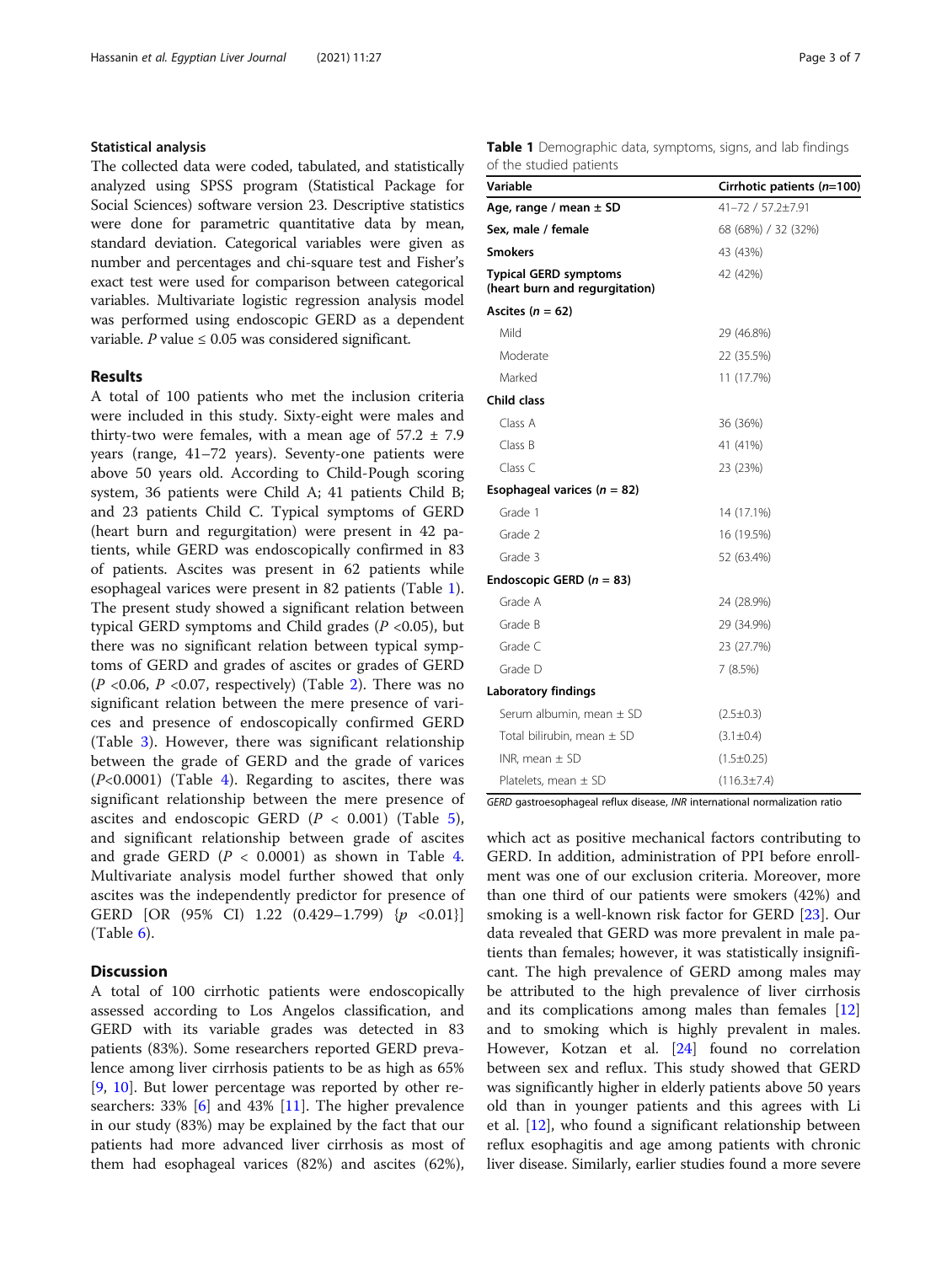<span id="page-3-0"></span>Table 2 Relation between typical reflux symptoms and Child grades, ascites grades, and grades of GERD

| <b>Patients</b>              | Typical reflux symptoms |            | P value |
|------------------------------|-------------------------|------------|---------|
|                              | No (58)                 | Yes (42)   |         |
| Child grade A $(n = 36)$     | 16 (44.4%)              | 20 (55.6%) | 0.037   |
| Child grade B $(n = 41)$     | 24 (58.5%)              | 17 (41.5%) |         |
| Child grade C $(n=23)$       | 18 (78.3%)              | 5 (21.7%)  |         |
| Ascites $(n = 62)$           |                         |            | 0.064   |
| No ascites $(n = 38)$        | 18 (47.4%)              | 20 (52.6%) |         |
| Mild $(n = 29)$              | 16 (55.2%)              | 13 (44.8%) |         |
| Moderate $(n=22)$            | 14 (63.6%)              | 8 (36.4%)  |         |
| Marked $(n = 11)$            | 10 (90.9%)              | $1(9.1\%)$ |         |
| Endoscopic GERD ( $n = 83$ ) |                         |            | 0.072   |
| No GERD $(n=17)$             | 10 (58.8%)              | 7 (41.2%)  |         |
| Grade A $(n=24)$             | 12 (50%)                | 12 (50%)   |         |
| Grade B $(n = 29)$           | 14 (48.3%)              | 15 (51.7%) |         |
| Grade C $(n=23)$             | 19 (82.6%)              | 4 (17.4%)  |         |
| Grade D $(n = 7)$            | 3 (42.9%)               | 4 (57.1%)  |         |

gastroesophageal reflux in elderly patients when compared with younger patients [[25](#page-6-0), [26](#page-6-0)]. We found that GERD grade (B) was the most frequent grade existing in 29 out of 83 of cirrhotic patients with endoscopic GERD (35%), and this agrees with other reports that found GERD grade (B) the most frequent grade (43.9%) in patients with chronic liver diseases [[16](#page-6-0)]. We found that 42 patients (42%) with liver cirrhosis experienced typical symptoms of GERD (heartburn and regurgitation) and this is in accordance with other studies who found that the percentage of cirrhotic patients who experienced typical symptoms for GERD was  $(48%)$  $(48%)$  $(48%)$  and  $(32%)$  respectively  $[8, 12]$  $[8, 12]$ . As we mentioned before, GERD was endoscopically confirmed in 83 patients while only 42 patients had typical GERD symptoms and this means that 41 patients with confirmed GERD did not complain of typical GERD symptoms and this is in accordance with other researchers who reported that asymptomatic GERD might occur in patients with more severe liver cirrhosis [\[11,](#page-5-0) [12\]](#page-5-0). Also, Ahmed et al. [[16](#page-6-0)] reported that there is no relationship between GERD symptoms and the severity of liver cirrhosis. This may be explained by the fact that patients with severe liver cirrhosis had more severe symptoms and complications such as fatigue, ascites, and bleeding that usually mask other

relatively milder complains like heart burn or regurgitation. In addition, this finding confirms the literature stating that there is no correlation between endoscopic findings and the intensity or frequency of GERD symptoms in non-cirrhotic patients [[27](#page-6-0)].

Our study showed no significant relation between typical GERD symptoms and different grades of GERD, denoting that there is no relationship between GERD symptoms and GERD severity. But we found that GERD grades (C) and (D) were more frequent in Child (B) and (C) patients than in Child (A) patients, with a significant relationship between the grades of GERD and the severity of liver cirrhosis as graded by the Child scoring system ( $P < 0.0001$ ). Similar results were reported [\[8](#page-5-0), [12](#page-5-0), [16\]](#page-6-0). This may be due to the presence of ascites and esophageal varices that were frequent findings in our cases. In addition, liver cirrhosis itself—regardless the mechanical effects of esophageal varices or ascites could be an important cause explaining the high incidence of GERD in patients with liver cirrhosis owing to neural and humoral factors [[16\]](#page-6-0). For example, nitrous oxide (NO) was found in large amounts in the systemic circulation of cirrhotic patients. NO has been shown to decrease the amplitude of distal esophageal peristaltic

**Table 3** Relation between the presence of esophageal varices and endoscopic GERD

| <b>Esophageal varices</b>            | <b>Endoscopic GERD</b> | P value        |     |
|--------------------------------------|------------------------|----------------|-----|
|                                      | Yes<br>$N = 83$        | No<br>$N = 17$ |     |
| <b>Presence of varices</b><br>$N=82$ | 68 (82.9%)             | 14 (17.1%)     | 0.9 |
| No varices<br>$N = 18$               | 15 (83.3%)             | 3(16.7%)       |     |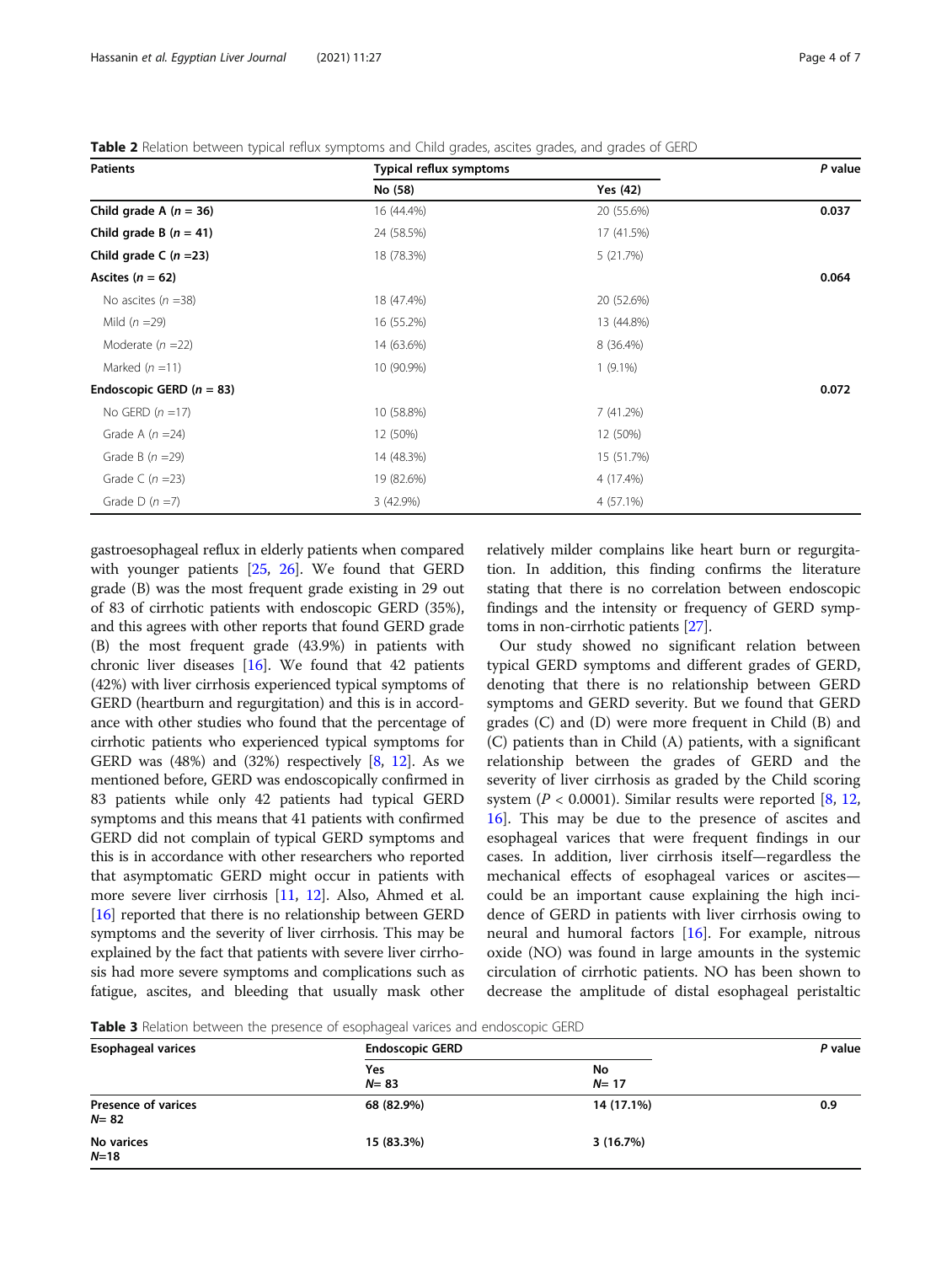<span id="page-4-0"></span>Table 4 Relation between grades of GERD and Child grade, degree of ascites, and grades of varices

| G Grades of endoscopic<br>GERD: | Grade 0 $(n=17)$ | Grade A $(n = 24)$ | Grade B $(n = 29)$ | Grade C $(n = 23)$ | Grade D $(n = 7)$ | P value  |
|---------------------------------|------------------|--------------------|--------------------|--------------------|-------------------|----------|
| Child grading                   |                  |                    |                    |                    |                   | < 0.0001 |
| Child grade $A(n = 36)$         | 11(30.6)         | 9(25%)             | 12 (33.3%)         | 3(8.3%)            | 1(2.8%)           |          |
| Child grade <b>B</b> $(n = 41)$ | 6(14.6)          | 13 (31.7%)         | 15 (36.6%)         | 7(17.1%)           | $0(0\%)$          |          |
| Child grade $C(n=23)$           | $O(0\%)$         | 2(8.7%)            | 2(8.7%)            | 13 (56.5%)         | $6(26.1\%)$       |          |
| <b>Ascites</b>                  |                  |                    |                    |                    |                   | < 0.0001 |
| No (38)                         | 11 (28.9%)       | 9(23.7%)           | 13 (34.3%)         | $4(10.5\%)$        | 1(2.6%)           |          |
| Mild (29)                       | 6 (20.7%)        | 10 (34.5%)         | 9(31%)             | 4 (13.8%)          | $0(0\%)$          |          |
| Moderate (22)                   | $0(0\%)$         | 5 (22.7%)          | 7 (31.8%)          | 8 (36.4%)          | $2(9.1\%)$        |          |
| Marked (11)                     | $0(0\%)$         | $0(0\%)$           | $0(0\%)$           | 7 (63.6%)          | 4 (36.4%)         |          |
| <b>Esophageal varices</b>       |                  |                    |                    |                    |                   | < 0.0001 |
| No varices (18)                 | 3(16.7%)         | 6 (33.3%)          | 7 (38.9%)          | $2(11.1\%)$        | $0(0\%)$          |          |
| Grade 1 (14)                    | 1(7.2)           | 4 (28.5%)          | 3(21.4%)           | 5(35.7%)           | $1(7.2\%)$        |          |
| Grade 2 (16)                    | $(6.3\%)$        | 3(18.7%)           | 4 (25%)            | 7 (43.7%)          | $1(6.3\%)$        |          |
| Grade 3 (52)                    | 12 (23.1%)       | 11 (21.2%)         | 15 (28.8%)         | 9 (17.3%)          | 5(9.6%)           |          |

waves, and the velocity of the peristaltic contractions in the proximal esophagus, and all these can attribute to the high incidence of GERD in patients with liver cirrhosis [\[28](#page-6-0), [29](#page-6-0)]. Other studies have shown plasma vasoactive peptide and neurotensin in cirrhotic patients are significantly higher than in the normal population, and these substances are known to reduce the pressure of the lower esophageal sphincter [\[30](#page-6-0), [31](#page-6-0)].

Our study showed that out of 82 patients with esophageal varices, 68 patients (82.9%) had endoscopic GERD with insignificant relationship between the mere presence of esophageal varices and GERD in univariate and multivariate analysis ( $P = 0.9$ ,  $P = 0.5$  respectively) but there was significant relation between grade of EV and grade of GERD  $(P<0.0001)$ . This is contradictory to some studies that reported a significant relationship between the presence of esophageal varices, independent of their caliber, and GERD [[10\]](#page-5-0). But another study revealed no relation between occurrence of GERD and existence of esophageal varices [[12\]](#page-5-0) even in patients with sequential endoscopic variceal ligation [[32\]](#page-6-0). The explanation of correlation between grade of EV and GERD severity could be attributed to the ability of EV to delay the esophageal clearance and increases the contact time between acid and mucosa [\[11](#page-5-0)]. Furthermore, some

researchers reported that cirrhotic patients with esophageal varices were more prone to develop esophageal motor disorders, a delay in the esophageal clearance time, and abnormal gastroesophageal reflux [\[33](#page-6-0), [34](#page-6-0)]. Moreover, it was reported that the high mechanical effect of large esophageal varices has significantly decreased the peristaltic wave amplitude in middle and distal esophagus predisposing to GERD [\[35\]](#page-6-0).

This study showed that the presence of ascites was a risk factor for occurrence of GERD in patients with cirrhosis in univariate and multivariate analyses ( $P \leq 0.001$ ,  $P= 0.01$  respectively). In other words, patients with cirrhosis and ascites had nearly 4 times risk for developing GERD in comparison with those with cirrhosis without ascites. These results agreed with Bhatia et al. [[36\]](#page-6-0), who showed a significant relationship between esophageal motility changes and the changes in intraabdominal and intragastric pressure due to ascites. In addition, they found that duration and amplitude of esophageal body peristaltic contraction wave was increased in the presence of ascites and decreased after its control [[36](#page-6-0)]. This agrees with Navarro-Rodriguez et al. [[13](#page-5-0)] who observed that there was a trend of reduced reflux when intraabdominal pressure was reduced by paracentesis. However, in an Egyptian study done by Iman et al. [[35\]](#page-6-0), they

Table 5 Relation between the presence of ascites and endoscopically confirmed GERD

| <b>Ascites</b>               | <b>Endoscopically confirmed GERD</b> |                | P value |
|------------------------------|--------------------------------------|----------------|---------|
|                              | Yes<br>$N = 83$                      | No<br>$N = 17$ |         |
| Presence of ascites $(N=62)$ | 56 (90.3%)                           | 6(9.7%)        | < 0.001 |
| No ascites $(N=38)$          | 27 (71%)                             | 11 (29%)       |         |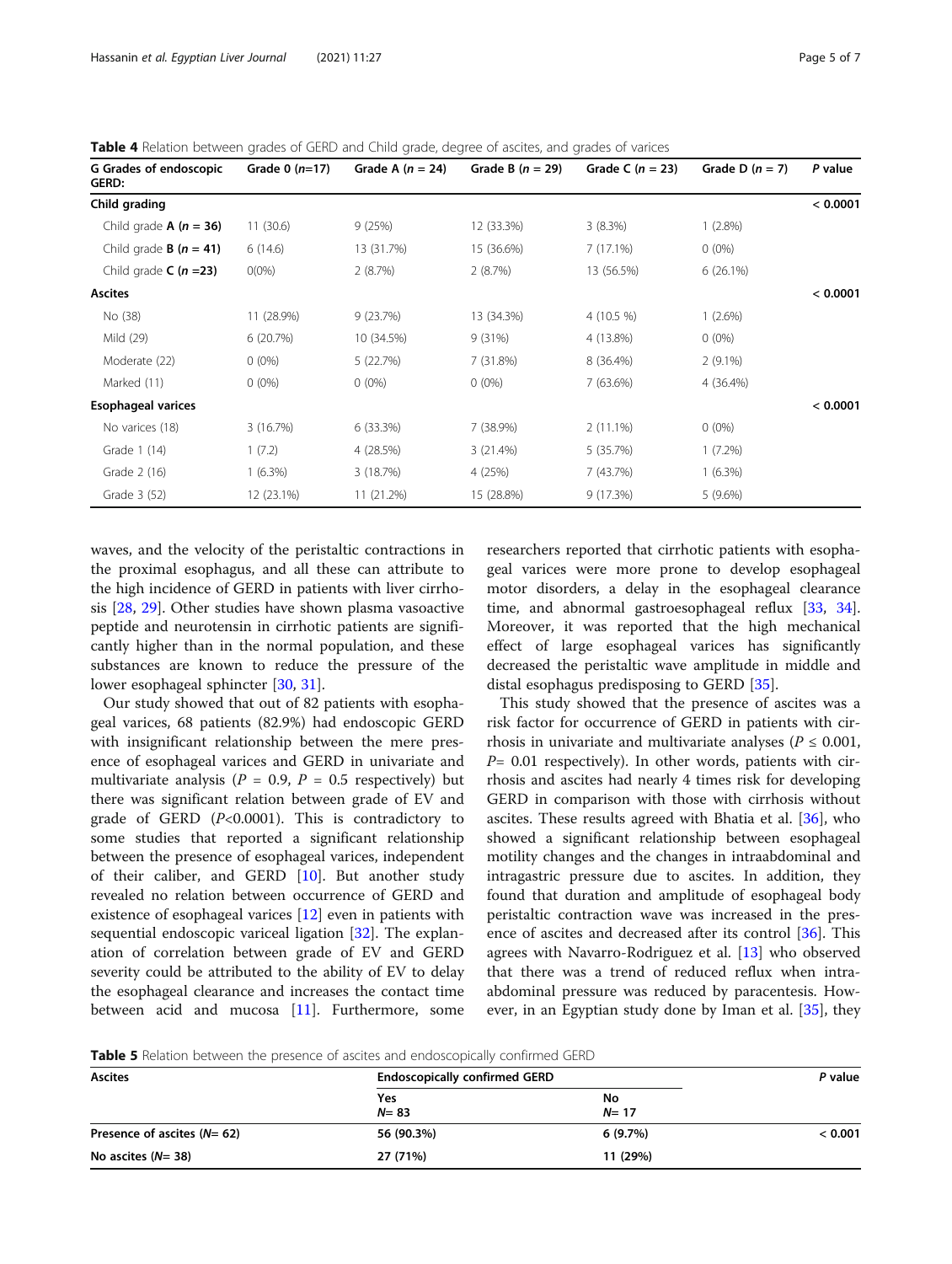<span id="page-5-0"></span>

| Table 6 Multivariate logistic regression for prediction of |  |  |
|------------------------------------------------------------|--|--|
| endoscopic GERD in cirrhotic patients                      |  |  |

| <b>Baseline</b> | Multivariate analysis <sup>a</sup> |         |  |
|-----------------|------------------------------------|---------|--|
| characteristic  | OR (95% CI)                        | P value |  |
| <b>Ascites</b>  | $3.8(1.27 - 11.3)$                 | 0.01    |  |
| E. varices      | $0.97(0.24 - 3.8)$                 | 0.5     |  |
| Child grade     | $0.88(0.56 - 3.1)$                 | 0.2     |  |

 $OR$  odds ratio,  $CI$  confidence interval,  $E$  esophageal

<sup>a</sup>Variables with P values  $< 0.05$  in univariate are included in the equation

found that ascites had no effect on the esophageal motility or the LES pressure. We also found that GERD grades (C) and (D) were more frequently found in patients with moderate and marked ascites with significant relationship between the degree of ascites and the grade of GERD ( $P$  value < 0.0001). These results were similar to a previous study reporting a significant relation  $(P<sub>1</sub>)$ 0.001) between the degree of ascites and the grade of GERD [[16](#page-6-0)]. It was suggested that ascites could induce an increase in the intra-abdominal pressure, compressing the stomach and its contents [12] and paracentesis induces improvement of reflux symptoms in patients with ascites by reduction of intra-abdominal pressure [13].Contradictory, some studies found no significant difference in the esophageal motility and LES pressure in patients with or without ascites [\[35,](#page-6-0) [37\]](#page-6-0).

# Conclusion

Our study showed that endoscopically confirmed GERD is highly prevalent in cirrhotic patients (83%). Ascites, Child grade, and esophageal varices grade were significantly related to the grade of GERD in cirrhotic patients, but ascites was the only independent risk factor for development of GERD, and it correlates significantly with the presence of GERD and the severity of GERD.

#### Abbreviations

GERD: Gastroesophageal reflux disease; LES: Lower esophageal sphincter; EV: Esophageal varices; HCV: Hepatitis C virus

#### Acknowledgements

Authors are greatly thankful to all staff members and nurse staff in Endemic Medicine Department, Minia University Hospital.

#### Authors' contributions

HM and YF were responsible for the concept and design of the study; WS and HM were responsible for data acquisition; YF and AE performed upper endoscopy; SR was responsible for statistical analysis; TH and YF analyzed the data, interpreted the results, and drafted the manuscript. All authors critically revised the manuscript, approved the final version to be published, and agree to be accountable for all aspects of the work

#### Funding

Authors did not receive any type of fund from any one.

#### Availability of data and materials

Data will not be shared as it is part of a multicenter study we arrange to publish soon.

#### **Declarations**

#### Ethics approval and consent to participate

The study was conducted in accordance with the ethics of good clinical practice and Helsinki Declaration after approval of the local ethical committee of Minia Faculty of Medicine but unfortunately the committee's reference number is not available. Written, informed consent was obtained from every patient to participate in the study.

#### Consent for publication

Every patient gave written, informed consent to publish the results

#### Competing interests

Authors agreed that there is no conflict of interest.

#### Author details

<sup>1</sup> Endemic Medicine and Gastroenterology Department, Minia University Faculty of Medicine, Minia, Egypt. <sup>2</sup>Public Health and Preventive Medicine Department, Minia University Faculty of Medicine, Minia, Egypt.

# Received: 14 February 2021 Accepted: 30 March 2021

#### References

- 1. Gisbert JP, Cooper A, Karagiannis D, Hatlebakk J, Agréus L, Jablonowski H, Nuevo J (2009) Impact of gastroesophageal reflux disease on work absenteeism, presenteeism and productivity in daily life: a European observational study. Health Qual Life Outcomes 7:90 [PMC free article] [PubMed] [Google Scholar]
- 2. Cappell MS (2005) Clinical presentation, diagnosis, and management of gastroesophageal reflux disease. Med Clin North Am 89:243–291 [PubMed] [Google Scholar]
- 3. Tsoukali E, Sifrim D (2013) Investigation of extraesophageal gastroesophageal reflux disease. Ann Gastroenterol. 26:1–6
- 4. Herregods TVK, Bredenoord AJ, Smout AJPM (2015) Pathophysiology of gastroesophageal reflux disease: new understanding in a new era. Neurogastroenterol Motil. 27:1202–1213. <https://doi.org/10.1111/nmo.12611>
- 5. El-Ghitany EM (2019) Hepatitis C virus infection in Egypt: current situation and future perspective. J High Institute of Public Health 49(1):1–9. [https://](https://doi.org/10.21608/jhiph.2019.29460) [doi.org/10.21608/jhiph.2019.29460](https://doi.org/10.21608/jhiph.2019.29460)
- 6. Suzuki K, Suzuki K, Koizumi K, Takada H, Nishiki R, Ichimura H, Oka S, Kuwayama H (2008) Effect of symptomatic gastroesophageal reflux disease on quality of life of patients with chronic liver disease. Hepatol Res 38:335– 339 [PubMed] [Google Scholar]
- 7. Souza RC, Lima JH (2009) Helicobacter pylori and gastroesophageal reflux disease: a review of this intriguing relationship. Dis Esophagus 22(3):256– 263. <https://doi.org/10.1111/j.1442-2050.2008.00911.x>
- 8. Zhang J, Cui P-L, Dong L, Yao S-W, Xu Y-Q, Yang ZX (2011) Gastroesophageal reflux in cirrhotic patients without esophageal varices. World J Gastroenterol 17(13):1753–1758
- 9. Ahmed AM, Al Karawi MA, Shariq S, Mohamed AE (1993) Frequency of gastroesophageal reflux in patients with liver cirrhosis. Hepatogastroenterolog 40:478–480
- 10. Akatsu T, Yoshida M, Kawachi S, Tanabe M, Shimazu M, Kumai K, Kitajima M (2006) Consequences of living-donor liver transplantation for upper gastrointestinal lesions: high incidence of reflux esophagitis. Dig Dis Sci. 51(11):2018–2022. <https://doi.org/10.1007/s10620-006-9362-3>
- 11. Schechter RB, Lemme EM, Coelho HS (2007) Gastroesophageal reflux in cirrhotic patients with esophageal varices without endoscopic treatment. Arq Gastroenterol 44(2):145–150. [https://doi.org/10.1590/S0004-28032](https://doi.org/10.1590/S0004-28032007000200012) [007000200012](https://doi.org/10.1590/S0004-28032007000200012)
- 12. Li B, Zhang B, Ma JW, Li P, Li L, Song YM, Ding HG (2010) High prevalence of reflux esophagitis among upper endoscopies in Chinese patients with chronic liver diseases. BMC Gastroenterol 10(1):54. [https://doi.org/10.1186/14](https://doi.org/10.1186/1471-230X-10-54) [71-230X-10-54](https://doi.org/10.1186/1471-230X-10-54)
- 13. Navarro-Rodriguez T, Hashimoto CL, Carrilho FJ, Strauss E, Laudanna AA, Moraes-Filho JP (2003) Reduction of abdominal pressure in patients with ascites reduces gastroesophageal reflux. Dis. Esophagus 16(2):77–82. [https://](https://doi.org/10.1046/j.1442-2050.2003.00303.x) [doi.org/10.1046/j.1442-2050.2003.00303.x](https://doi.org/10.1046/j.1442-2050.2003.00303.x)